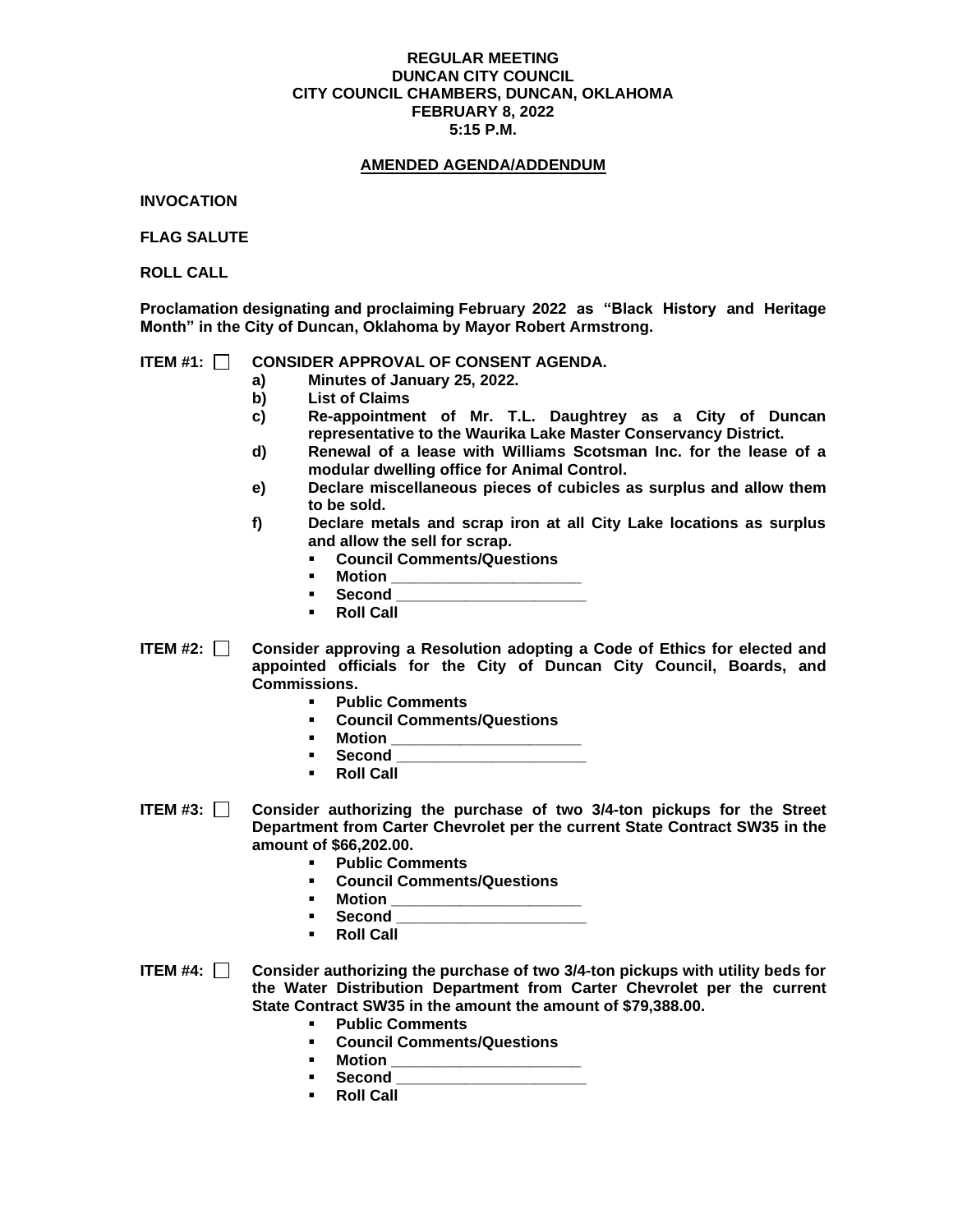- **ITEM #5: Consider awarding the bid for Building Improvements 2022 to Blackburn Construction in the amount of \$121,300.00.**
	- **Public Comments**
	- **Council Comments/Questions**
	- **Motion \_\_\_\_\_\_\_\_\_\_\_\_\_\_\_\_\_\_\_\_\_\_**
		- Second
	- **Roll Call**

**ITEM #6: Consider approving D. Owen Construction, LLC Pay Request No. 1 for work completed on the Claridy Creek Drainage Improvements Project in the amount of \$36,602.55.**

- **Public Comments**
- **Council Comments/Questions**
- **Motion \_\_\_\_\_\_\_\_\_\_\_\_\_\_\_\_\_\_\_\_\_\_**
- **Second \_\_\_\_\_\_\_\_\_\_\_\_\_\_\_\_\_\_\_\_\_\_**
- **Roll Call**
- **ITEM #7: Consider approving the purchase of three (3) Omni-directional lightning detection sirens from Federal Signal Safety and Security Systems in the amount of \$49,377.60.**
	- **Public Comments**
	- **Council Comments/Questions**
	-
	- **Motion \_\_\_\_\_\_\_\_\_\_\_\_\_\_\_\_\_\_\_\_\_\_** ▪ **Second \_\_\_\_\_\_\_\_\_\_\_\_\_\_\_\_\_\_\_\_\_\_**
	- **Roll Call**

**ITEM #8:**  $\Box$  **OTHER COMMENTS:** 

**a) By the Public**

*Per State Statute the Mayor and Council will not be able to respond to any issues brought forward during this part of the agenda. The City Manager or the Staff will take your information and address the situation then reconnect with you. The Council Members are available before and after the meeting to address concerns on an individual basis.*

- **b) By the Council**
- **c) By the City Manager**

**ITEM #9: Adjournment**

- **Motion \_\_\_\_\_\_\_\_\_\_\_\_\_\_\_\_\_\_\_\_\_\_**
	- **Second \_\_\_\_\_\_\_\_\_\_\_\_\_\_\_\_\_\_\_\_\_\_**
- **Roll Call**